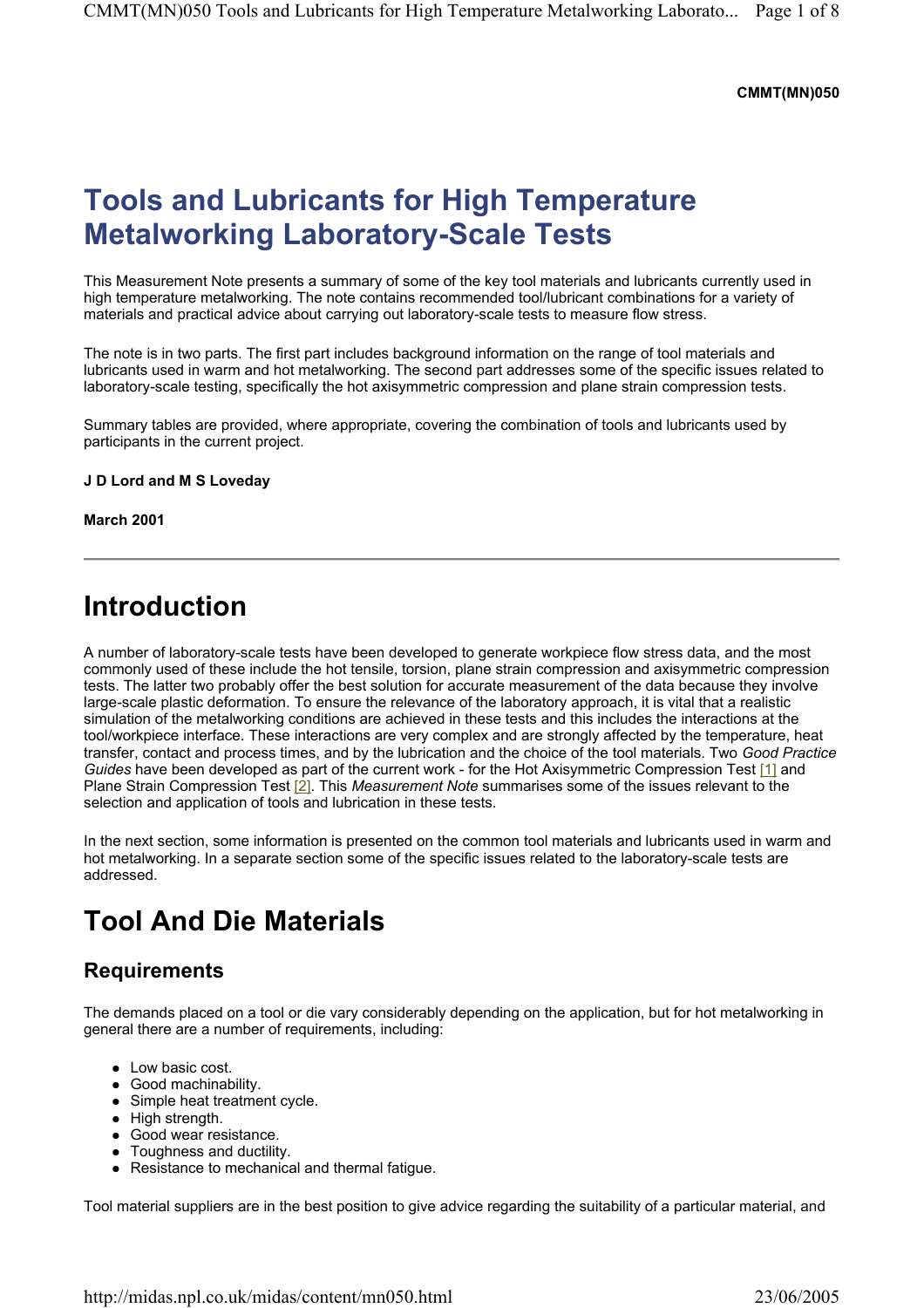can provide detailed mechanical property data, heat treatment, processing and machining information. Although a particular tool material may offer a range of attractive properties, in many cases a compromise must be made between the properties, cost, and the ease of manufacture. It has been reported [3] that tooling costs can account for up to 15% of the total production cost in hot forging. New materials are often difficult to introduce because of the knowledge and experience gained over the years with one particular material.

### **Conventional Die Steels**

The most common group of hot working tool steels are the medium or high alloy steels, which have relatively low carbon contents (< 0.6% C). There are three classes within this group - designated the AISI H series - in which the principal elements responsible for the high temperature properties are chromium, either tungsten or molybdenum, and both tungsten and chromium in equal proportions. Of these only the chromium-based steels H1l, H12 and H13 are used in any quantity, and within this group the 5% chromium hot work steel, H13, is by far the most popular and versatile.

A material unique to the British forging industry is a low alloy 1.5 Ni-Cr-Mo steel, designated BS 4659 (1989) No.5 die steel [4]. It is one of the most widely used material for die blocks in drop forging in the UK, where high strength and good shock resistance are important. To ensure the desired combination of properties and adequate resistance to softening and heat checking, tempering is carried out at temperatures slightly above those encountered in service. Dies are usually preheated to 150-200°C before use to reduce the risk of damage from thermal shock, but surface temperatures during forging may be appreciably higher.

Increased demands on the strength of materials led to the development of the maraging steels in the 1960's. They were originally developed for structural parts in aircraft and spacecraft, but they have found applications in hot working as forging dies, heading dies, extrusion dies and punches. Maraging steels contain virtually no carbon and are high Ni-Co-Mo steels capable of developing high strength and toughness. The main advantage offered by the maraging steels is not strength, since higher strengths are readily attainable in many conventional steels. The maraging steels do, however, offer a combination of high strength and toughness, and this can be achieved by a simple heat treatment cycle. Also, hardening does not depend on the cooling rate, and full hardness can be developed uniformly in thick sections with no distortion or size change.

A number of maraging steels have been developed, containing 25, 18 and 10 - 15 per cent nickel. The grades containing 18% nickel have received the greatest attention because of their excellent fracture toughness, and the simple, single-step ageing process. The applications of maraging steels in hot working should be restricted to temperatures below ~ 480°C, because above this limit austenite reversion leads to a dramatic loss of strength and hardness.

### **Ceramics**

Ceramic tools are now being increasingly considered for die inserts [5] in metalworking where their wear resistance, tensile strength and resistance to thermal shock are superior to conventional metallic tool materials.

Because ceramics are brittle materials there has been a cautious approach to the use of these materials in heavily stressed applications. Brittleness should not be confused with weakness however, and a full appreciation of the properties and design procedures for these materials should reduce problems and eliminate undesirable stress conditions. The lack of ductility means that locally, stresses are not relieved by plastic deformation. This is particularly important in the dense engineering ceramics where there are no internal defects or porosity to inhibit crack propagation. Furthermore the size of the ceramic tool is limited by the increasing probability of fracture.

Partially Stabilized Zirconia (PSZ) has hot hardness and the resistance to deformation normally associated with ceramics, and it also has a high resistance to thermal shock. PSZ is an unusual and particularly tough ceramic. The high toughness is developed in dense ZrO<sub>2</sub> by mixing stable and unstable powders prior to sintering. During the application of load and temperature the unstable material undergoes a phase transformation, accompanied by a change in volume, which causes internal stresses to build up in the matrix which suppress crack propagation and lead to improved fracture properties.

Silicon nitride components may be produced in dense forms from powder by conventional ceramic processing. Fully dense hot pressed silicon nitride (HPSN) is very strong and most of the present applications rely on its hardness, strength and high temperature properties. HPSN is now well established, but a further development has seen the production of dense sintered silicon nitride-based materials - *Sialons* - which can be produced without the application of external pressure, using liquid phase sintering aids such as MgO and  $Y_2O_3$  singly, or together with Al $_2$ O $_3$ . The advantages of sialon over silicon nitride arise from its improved mechanical properties and the ease of fabrication.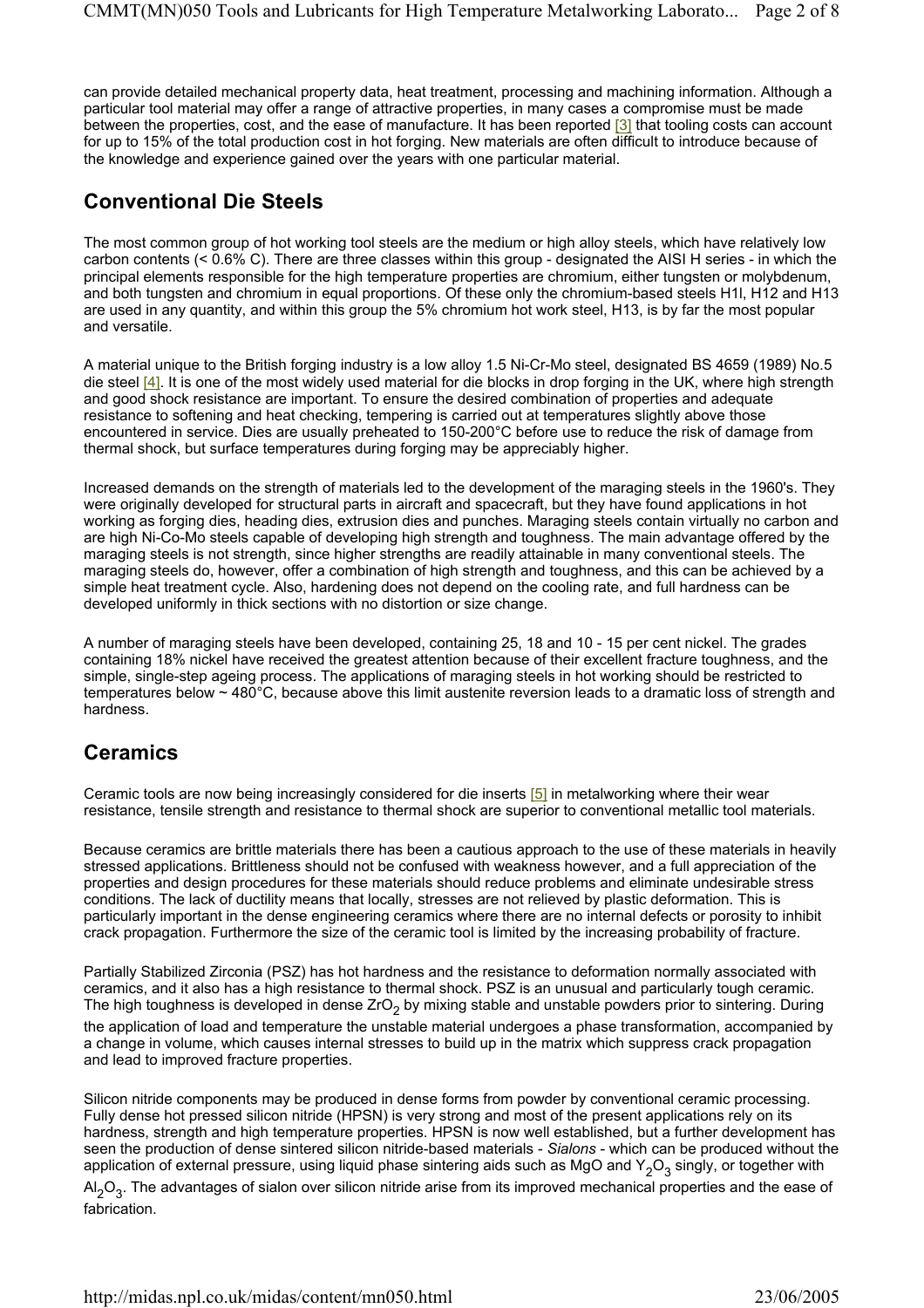### **Surface Treatments**

Many surface treatments are available that provide superficial hardening of the tool surface. Carburising increases the resistance to wear by the diffusion of carbon into the surface layers, and nitriding has been applied successfully to certain hot working die steels. The compound surface layers enhance the high temperature abrasive wear resistance because the hot hardness is superior to that of the untreated material. Both carburising and nitriding are treatments which change the composition of the surface layers of the tool, but surface coatings deposited via electroplating, spraying, ion plating and chemical vapour deposition are also used. In general, the choice of coating is dictated by the bulk metal and the necessity for a good bond between the coating and the substrate, the absence of residual stresses and matched thermal expansion coefficients. By modifying the surface of a tool it is possible to increase wear resistance at relatively low cost.

Table 1 provides some details of the tool materials and lubricants used for processing of different materials. The details were collated from a questionnaire of companies and a literature search carried out in the current project. Although the list is not exhaustive it provides useful information regarding current practice and the most popular workpiece/tool/lubricant combinations.

# **Lubricants**

Lubrication is an important variable in metalworking. It is often stated that the primary purpose of lubrication is to reduce friction but this is frequently over-emphasised and a more extensive list of the functions of a metalworking lubricant includes the ability to:

- Provide lubrication at high pressures and high temperature.
- $\bullet$  Reduce wear and increase die life.
- Control the flow of metal by controlling friction.
- $\bullet$  Reduce chilling.
- Facilitate die release
- Dissipate heat from the die surface.
- Control surface finish.

The mechanism of lubrication is best defined by the thickness of the lubricant film which separates the die and workpiece. Boundary lubrication exists where high loads and low speeds are used, and this is the case in many metalworking operations where there is extensive plastic deformation of the workpiece metal and the surfaces are separated by very thin lubricant films.

It is important that the integrity of the lubricant layer is maintained throughout the process as even a local breakdown can have serious consequences for the processing.

## **Lubricant Types**

Lubricant suppliers are in the best position to advice on the compatibility of specific lubricants for particular applications and materials. Further information can be found at the following web sites:

www.achesoncolloids.com

www.amlube.com

www.lubeserv.co.uk

www.renite.com

www.fuchs.com

#### **Please note that this list is not exhaustive and any reference to the suppliers or proprietary tradenames in this document does not represent an endorsement by NPL.**

Table 2 gives a summary of the major lubricant types. The choice of lubricant depends on the processing conditions, the characteristics of the die and workpiece, and the temperature at the interface. The most commonlyused lubricants in the hot forging of steel are graphite-based, usually in the form of a dispersion of colloidal graphite in water or oil. Lubricant is normally applied to the die by swabs, or sprayed onto the die surface between forgings. The frequency of application of the lubricant depends directly on the temperature, size and complexity of the die and the frequency of the forging operation. Spraying has the advantage over other methods of application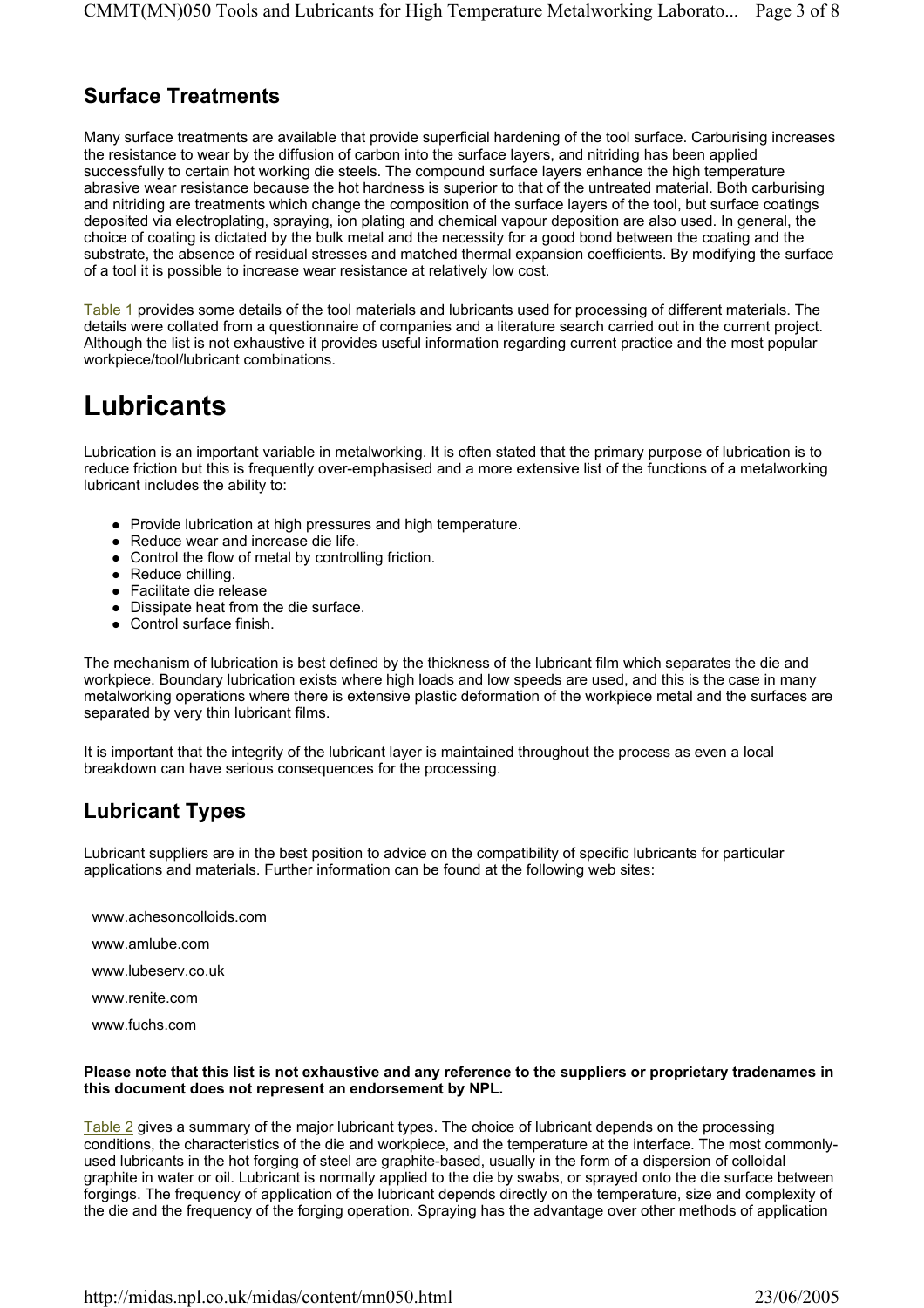because the lubricant dries quickly and leads to a thinner, uniform coating. Additional advantages of water-based graphite lubricants are the absence of fumes and the relative cleanliness of the forge and the surrounding area. The properties of the graphite lubricant can be characterised by the particle size, volume fraction, crystal structure, microhardness, texture and purity of the graphite, and the characteristics of the carrier medium. Results have shown that large particles of high purity and low hardness, reduce wear. Lubricant concentration normally varies between 5 and 40%, the average being about 20%. Molybdenum disulphide is sometimes used as a substitute for graphite in some cases, but it is more expensive. Synthetic lubricants have also been developed, but they have not replaced conventional lubricants because they are unable to withstand the high pressures encountered in metalworking.

The operating temperature probably has the greatest influence on the lubricant selection. At low temperatures Teflon and graphite based lubricants are adequate for most purposes, but at higher temperatures glass-based lubricants are often used. There is some overlap in the operating temperature ranges for the different lubricant types and often a number of different lubricants can be applied to a particular situation.

# **Specific Testing Issues**

The hot axisymmetric compression and plane strain compression tests are used to make measurements of flow stress under controlled laboratory conditions without disruption to the production run. The specific details of the test methods are covered in the *Good Practice Guides* [1,2], which were developed as part of the current project. The tests themselves can be carried out on a variety of different test machines. Whilst it is highly unlikely that the different laboratory systems are alike, there are a number of issues related to the tools and application of load that should be addressed. Some of these are discussed below. They can have an important effect on the success of the test and the reliability of the data.

### **Alignment**

Misalignment of the load train and platens should be avoided as it will result in non-uniform deformation of the testpiece. It is recommended therefore that the alignment of the platens should be checked at intervals not exceeding 100 tests using a suitably strain gauged compression cylinder or dial gauge indicator. For the plane strain compression tests the platens should be parallel to within 0.1% (ie 0.01mm across a 100mm wide testpiece). In both the hot axisymmetric compression and plane strain compression tests specific criteria on barrelling and non-uniform deformation must be satisfied to obtain a valid test.

The potential for misalignment and bending is reduced if the load train and push rods are kept short, but this depends on the individual test configuration and heating setup.

Alignment and positioning of the testpiece at the centre of the loading axis is also important. A special rig should be used to ensure accurate and repeatable location of the testpiece on the platens.

### **Platens & Inserts**

Platens must be strong enough to sustain the loads required for hot deformation and must not react with the testpiece and lubricant at the test temperature. Special care should be taken with ceramic inserts which are generally brittle if loaded in tension. It is particularly important to ensure that the supporting platen surface is clean and free from scale or debris.

For some applications, ceramic platens are joined to other components - usually metals. Again, special care is needed to avoid tensile stresses and unfavourable stress concentrations in the ceramic, which may arise because of the differences in the coefficients of thermal expansion. Partially stabilised zirconia (PSZ) has been used for dies for the hot extrusion of steel rod and copper tubes. The joining problem was overcome by using an interference fit of the ceramic die in a steel casing. It was possible to build in large compressive stresses in the die which, combined with the strength of the PSZ itself, provided sufficient strength to withstand the stresses during extrusion. Other recommendations for the joining of ceramics to metals are presented by Morrell [6]

### **Surface Finish and Regrinding**

Generally, a fine ground surface finish is adequate. Edges of platens should be chamfered to avoid stress concentrations and edge damage**.** If possible, the platens or inserts should be removed and cleaned after every test to remove lubricant, metal and oxide scale**,** but this is not always practical. Depending on the test conditions the operator must make a judgement on the replacement and remachining of the tools.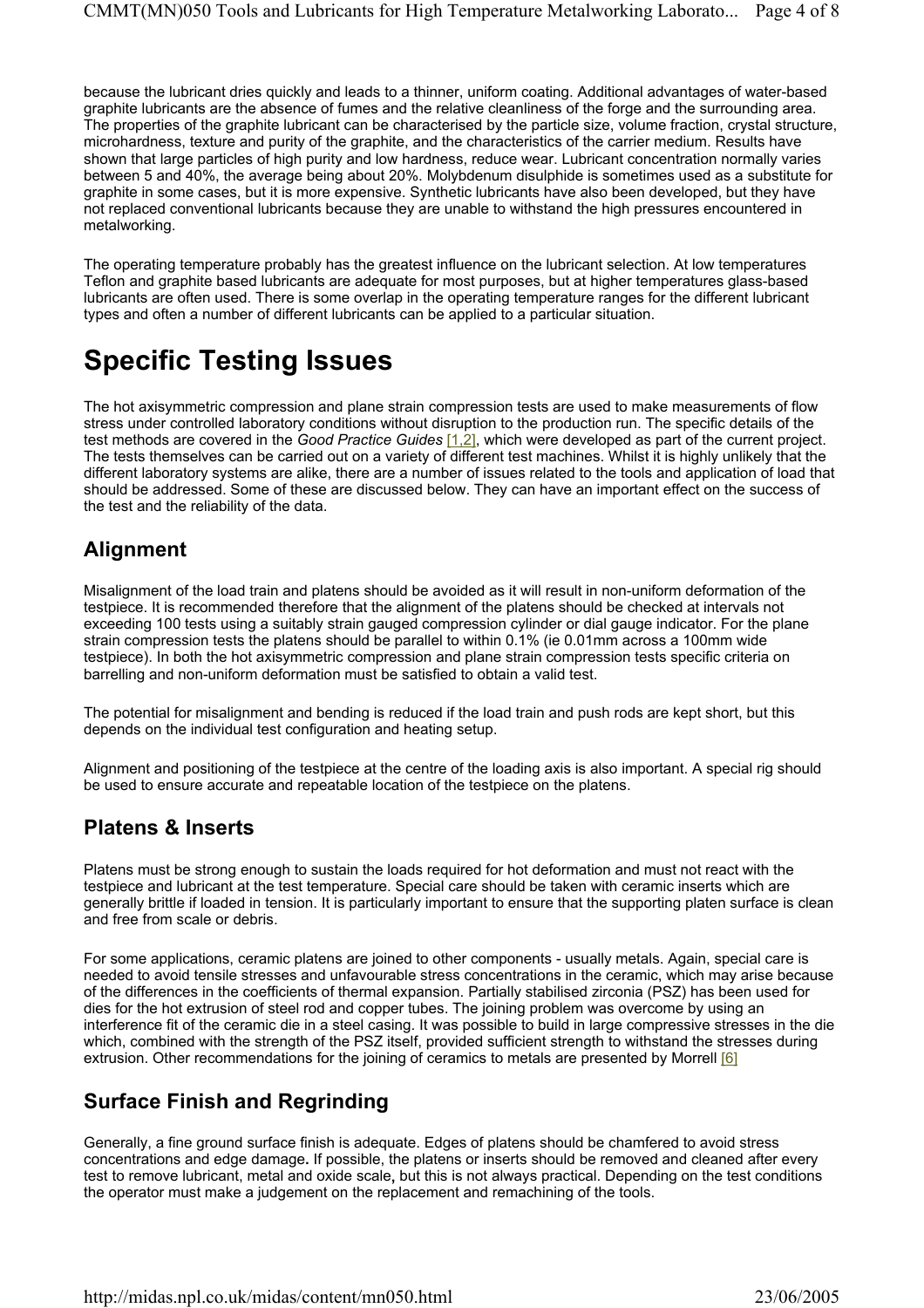### **Temperature Measurements and Gradients**

Recommended methods for measuring the temperature of the workpiece and platens are being developed by NPL and the industrial partners, but some practical issues relating to the hot axisymmetric and plane strain compression tests are covered here.

If the workpiece is removed from a furnace prior to testing the drop in temperature should be measured and noted. Transfer times should be minimized and tests should be carried out as soon as possible to reduce the level of die chilling. This may occur preferentially on the lower platen and lead to further inhomogeneities in the testpiece deformation. Some overheating of the testpiece may be necessary therefore to ensure that deformation takes place at the appropriate working temperature.

Die preheat is important and should be monitored throughout the test with a suitable thermocouple mounted close to the tool surface. To ensure a quick response it is important that the thermocouple is in intimate contact with the die.

# **Summary**

The following points deal with specific issues in the laboratory-scale tests.

- The selection of tool material and lubricant should be consistent with the metalworking process. Often this is based on user experience. Tool material and lubricant suppliers are probably in the best position to give advise regarding the suitability of a product for a particular application.
- Unless specified all tests should be carried out with lubrication.
- Where possible the platens should be cleaned or replaced after each test, and remachined when there is any sign of wear or damage.
- Tools and platens should be preheated if appropriate prior to testing.
- Edges of platens should be chamfered to avoid stress concentrations and edge damage.
- The temperature of the platens should be monitored using a thermocouple just below the surface.
- The push rods and load train should be kept as short as practicable to reduce the possibility of misalignment and bending.
- It is recommended that the alignment of the platens and loading train should be checked at intervals not exceeding 100 tests using a suitably strain gauged compression cylinder or dial gauge indicator.
- $\bullet$  The platens should be parallel to within 0.1% (ie 0.01mm across a 100mm wide testpiece).
- Allow for the expansion of the push rods and load train during heating.
- Ceramic inserts should be designed carefully to avoid tensile stresses.
- Alignment and positioning of the testpiece at the centre of the loading axis is important. A special rig should be designed to ensure accurate and repeatable location of the testpiece on the platens.

#### **Table 1: Summary of suggested workpiece/tool/lubricant combinations used by organisations involved in the current project**

| Workpiece | <b>Temperature</b><br>Range<br>$(^{\circ}C)$ | Lubrication | Platens                       |
|-----------|----------------------------------------------|-------------|-------------------------------|
|           | <b>RT</b> - Liquidus                         | Glass       | $ Al_2O_3$ , glass, Mo plates |
|           |                                              |             |                               |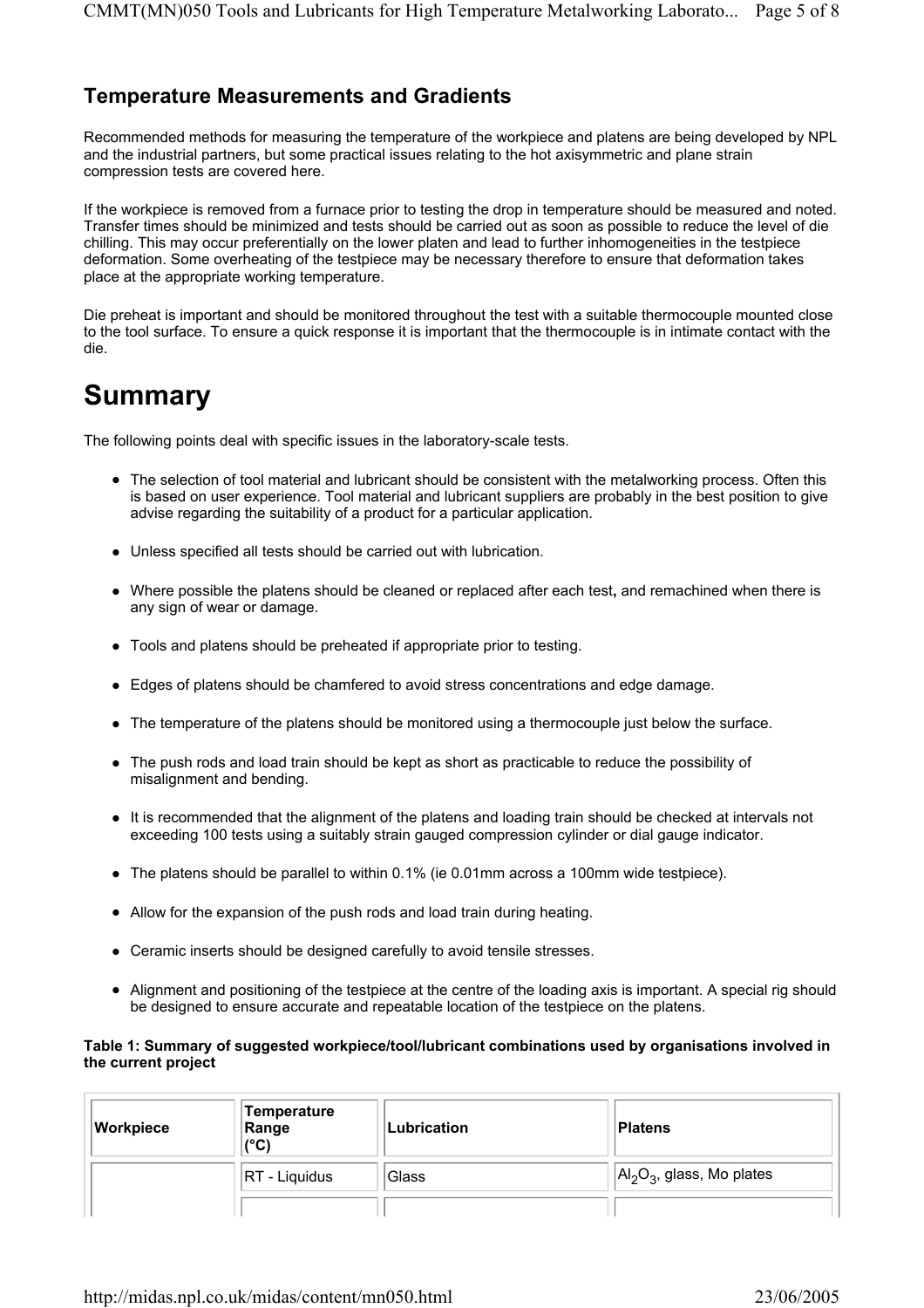|                        | 200-450   | Graphite                                                       | H13 steel                                |  |
|------------------------|-----------|----------------------------------------------------------------|------------------------------------------|--|
|                        | 300-400   | Graphite                                                       | Quartz                                   |  |
|                        | < 350     | Teflon                                                         | <b>Tool steel</b>                        |  |
|                        | 350-600   | Water-based Graphite                                           | <b>Tool steel</b>                        |  |
| <b>ALUMINIUM</b>       | 400-450   | <b>Tallow Grease</b>                                           | H13 tool steel                           |  |
| <b>ALLOYS</b>          | 400-450   | Synthetic oil                                                  | H13 tool steel                           |  |
|                        | < 400     | PTFE dry lubricant spray                                       | <b>INCO 718</b>                          |  |
|                        | 450-550   | Graphite foil                                                  | <b>WC</b>                                |  |
|                        | RT-550    | Acheson EG 1403 (Graphite in<br>water)                         | <b>INCO 718</b>                          |  |
|                        |           | Glass                                                          | AI <sub>2</sub> O <sub>3</sub>           |  |
|                        | RT - 1500 | Graphite foil                                                  | Mo plates                                |  |
|                        | > 800     | Glass                                                          | <b>Tool steel</b>                        |  |
| <b>FERROUS</b>         | 750-1200  | Graphite foil, BN coatings                                     | M22, Sialon                              |  |
| <b>ALLOYS</b>          |           | Acheson DPG 3479                                               |                                          |  |
|                        | 1100      | Sialon, Maraging steels<br>Glass/styrene acrylic               |                                          |  |
|                        | 850-1100  | Water and light oil                                            | Chill cast iron, Chromium alloy<br>steel |  |
|                        | 800-1300  | Graphite foil                                                  | WC + Ta/Ni foil                          |  |
|                        |           | Borate glass + BN                                              | Inconel M22B                             |  |
|                        | 850-1150  | Graphite + glass + BN                                          | <b>TZM Molybdenum</b>                    |  |
| <b>NICKEL ALLOYS</b>   | 800-1050  | Graphite - Achesons Deltaglaze<br>3418                         | Mar M246                                 |  |
|                        | 1100      | Acheson DPG 3479<br>Glass/styrene acrylic                      | Sialon, Maraging steels                  |  |
|                        | 1050-1250 | Achesons DAG 2626                                              | Mar M246 up to 1150°C                    |  |
|                        | 800-1050  | Borate glass + BN                                              | Inconel M2213                            |  |
| <b>TITANIUM ALLOYS</b> | 1010      | Glass - Amlube 1000                                            | Inconel                                  |  |
|                        | 1000      | Glass - Deltaglaze FB414                                       | Inconel                                  |  |
|                        | 450-950   | Graphite                                                       | <b>WC</b>                                |  |
| <b>COPPER ALLOYS</b>   | 650-750   | Synthetic graphite-grease<br>H13 or H10A tool steel<br>mixture |                                          |  |

### **Table 2: Summary of Lubricant types, applications and Tradenames**

| <b>Lubricant Type</b> | ∣Form      | ∣Trade Name | Temp Range                 |
|-----------------------|------------|-------------|----------------------------|
| <b>PTFE (Teflon)</b>  | Spray Film |             | $\mu$ p to 200 $\degree$ C |
|                       |            |             |                            |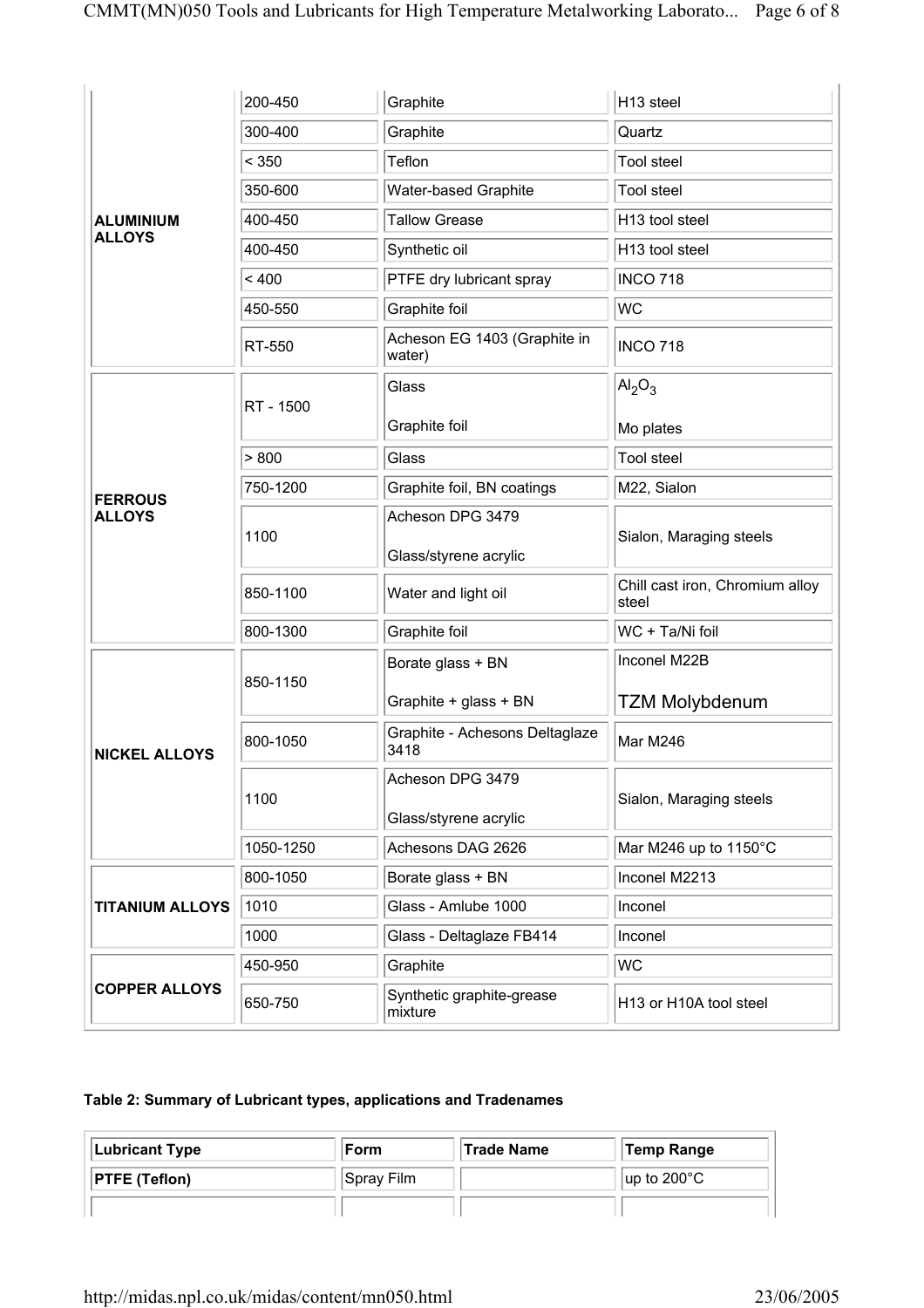| <b>Graphite</b>                | Foil              | Rocal X2102             | up to 300°C                     |  |
|--------------------------------|-------------------|-------------------------|---------------------------------|--|
|                                | Powder            |                         | 650 - 750°C                     |  |
|                                |                   | Lubeserve Aquagraf B    |                                 |  |
|                                |                   | Amlube 235              | RT - 315°C                      |  |
| Graphite in water              | Liquid            | <b>Renite S-45/S-28</b> |                                 |  |
|                                |                   | Acheson EG 1403         |                                 |  |
| <b>Graphite in alcohol</b>     | Liquid            | Acheson DAG 580         | 250-300°C max                   |  |
|                                |                   | Lubeserve PA580         |                                 |  |
| Graphite/Molybdenum Disulphide | Grease            | Acheson DAG 1559        | up to 450°C                     |  |
| <b>Molybdenum Disulphide</b>   | Dry Powder        | Amlube 510 (powder)     | up to 400°C                     |  |
|                                | Liquid (in water) | Amlube 555 (fluid)      |                                 |  |
|                                | Grease            | Tallow fat              | 400-450°C                       |  |
| Grease                         |                   | Lithium 3 grease        | 650-750°C                       |  |
| <b>Synthetic Oil</b>           | Oil               | Thermex 7015            | 400-450°C                       |  |
| <b>Boron Nitride</b>           | Liquid (in water) | Acheson DAG 5710        | 500-1000°C                      |  |
|                                |                   | Amlube 1000             | up to 1010°C (Ti)               |  |
| Glass                          | Fluid             | Amlube 1080             | up to $1310^{\circ}$ C (steels) |  |

# **Acknowledgement**

The research activities detailed in this Measurement Note have been carried out under the Material Measurements for Processing programme, funded by the Engineering Industries Directorate of the UK Department of Trade and Industry.

# **References**

- 1. *Measuring Flow Stress in Hot Axisymmetric Compression Tests* NPL Measurement Good Practice Guide No. 3, B Roebuck, J D Lord, R K Varma and M S Loveday. February 1997
- 2. *Measuring Flow Stress in Plane Strain Compression Tests.* NPL Measurement Good Practice Guide No.July 1999
- 3. *ASM Handbook, Vol 18: Friction, Lubrication and Wear Technology.* ASM International, Materials Park, Ohio 44073-0002, USA, 1992
- 4. BS 4659 (1989)
- 5. *Determination of the Wear Resistance of Hot Working Die Steel,* J D Lord, Ph D thesis, Leeds University, 1989
- 6. *Handbook of Properties of Technical and Engineering Ceramics, Part 1.: An Introduction for the Engineer and Designer.* R Morrell, HMSO, London, 1985.

#### **For further information contact:**

Dr J D Lord or Mr M S Loveday Centre for Materials Measurement and Technology Tel: 020 8943 6340 Email: Jerry.Lord@npl.co.uk